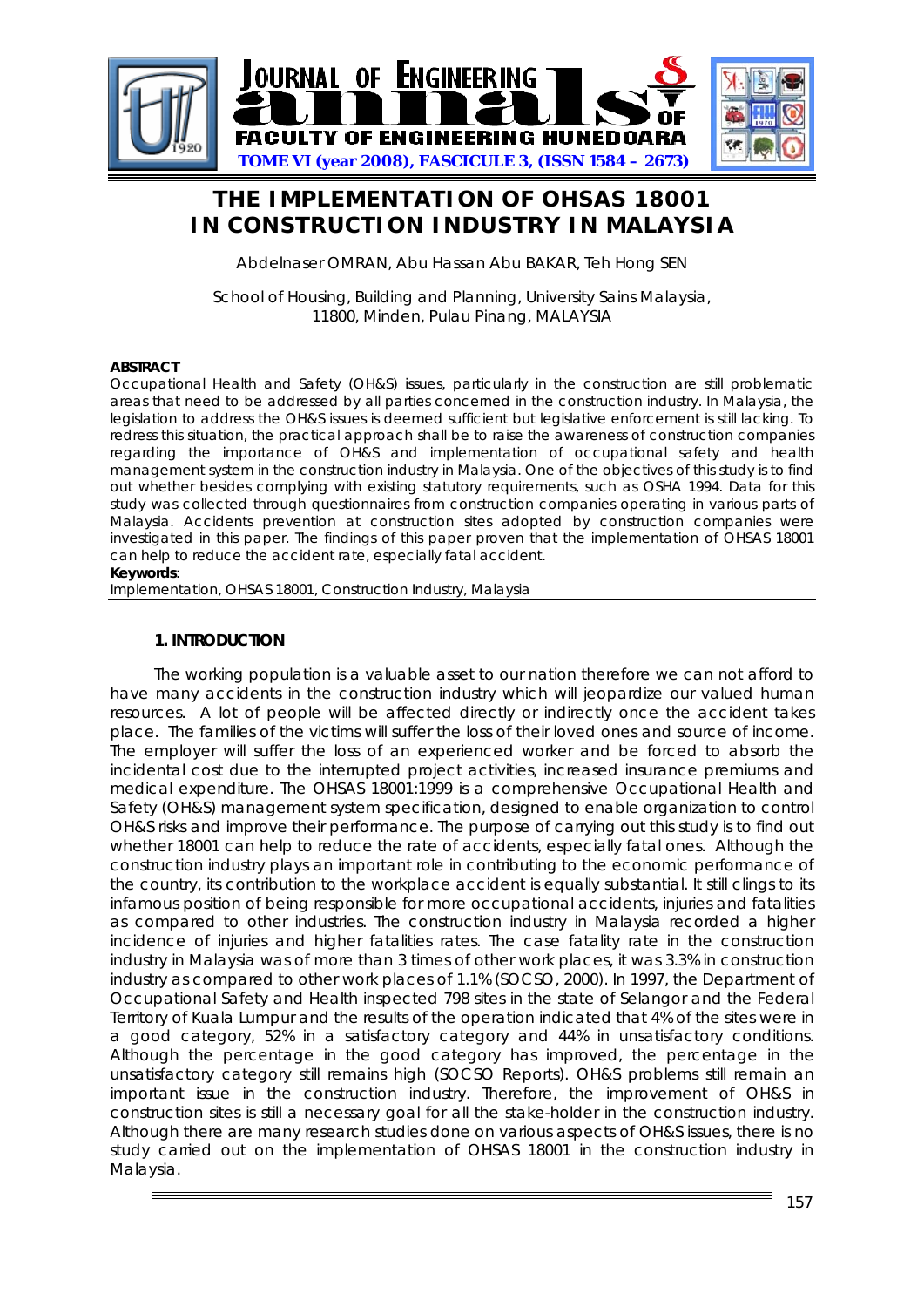

# **2. PROBLEM STATEMENT**

Construction industry suffers high accident rate not only in Malaysia but also in most countries throughout the world. The statistics published by SOCSO (Table 1) indicated that the total number of reported accidents in the construction industry has increased from 4747 cases in 1999 to 5015 in year 2002. The reported 'loss of working capability' has also increased from 610 cases in the year 1999 to 652 cases in 2002. The reported fatal accidents show some improvement that is from 146 in year 1999; it has dropped to 88 in 2002. Nonetheless, the figures still alarm us to seek further improvement to curb the accident rate in the construction industry.

| Industrv                                                                                          | 1999         | 2000         | 2001        | 2002        | 2003        |
|---------------------------------------------------------------------------------------------------|--------------|--------------|-------------|-------------|-------------|
|                                                                                                   | RA LWCA FA   | RA LWCA FA   | RA LWCA FA  | RA IWCA FA  | RA LWCA FA  |
| Construction                                                                                      | 4747 610 146 | 4873 642 159 | 4593 618 89 | 5015 652 88 | 1050 133 18 |
| (Abstracted from SOCSO Reports: RA: Reported Accident: UNCA: Lost of Working Canability Accident: |              |              |             |             |             |

|  | Table: 1. Industrial Accident reported From Year 1999 to 2003 |  |  |  |
|--|---------------------------------------------------------------|--|--|--|

*(Abstracted from SOCSO Reports: RA: Reported Accident; LWCA: Lost of Working Capability Accident; FA: Fatal Accident).* 

This paper tries to answer several pertinent questions concerning the OH&S issues in relation to the construction industry: What are the current practices to curb the accident rate in the construction industry? Are the employers and management concerned and committed to curb the OH&S problems? Are the employees having the right attitude with regards to the OH&S issues in their work place? Is the occupational Safety & Health Act (OSHA) 1994 adequate to curb the accident rate successfully achieving the 'Zero Accident Rate' target? Besides enforcing the OSHA 1994, what are the areas in the OH&S management systems that need to be improved? Will it be more effective to curb the accident rate if we implement an integral OH&S management system (OHSAS 18001)? Will the management of the construction company accept and implement the OHSAS 18001? What are the elements in the OHSAS 18001 that can effectively reduce the accident rate in the construction industry? What are the difficulties to implement the OHSAS 18001 in the construction industry? What are the benefits of implementing the OHSAS 18001 to both employer and employee? What are the advantages of the company in complying with the OHSAS 18001?

# **3. OBJECTIVE OF THE STUDY**

(i) To prove the assumption that OHSAS 18001 may help to reduce the accident rate in the construction industry.

(ii) To review the OH&S in the construction industry in Malaysia.

(iii) To review the implementation of OHSAS 18001 in the construction industry in Malaysia.

(iv) To study the extent of the OHSAS 18001 had contributed to the achievement of these companies objectives?

(v) To study how the OHSAS 18001 can contribute to the achievement of these companies' positive objectives with regards to the OH&S issues?

# **4. LITERATURE REVIEW**

The construction industry in Malaysia recorded high incidence of injuries and high fatalities rates. The fatality rate in the construction industry in Malaysia was of more than 3 times of other work places, it was 3.3% in construction industry as compared to other work places of 1.1% (SOCSO, 2000). In Malaysia, there are three basic legislation Acts that govern the OH&S of works in the construction industry, namely:

1. The Occupational Safety and Health Act 1994 (Act 514) (OSHA)

2. The Factories & Machineries Act 1967 (Act 139) (FAMA)

3. The Construction Industry Development Act 1994 (Act 520) (CIDB).

It is argued that employees are responsible and accountable for accident prevention. They should acquire the necessary knowledge in hazard prevention and control (Manuele, 1993). Under the section 30, Part VII of the Act, it is a duty of employer to establish a safety and health committee if there are forty or more persons employed at the place of work or directed by the Director General. The establishment of a safety committee responsible for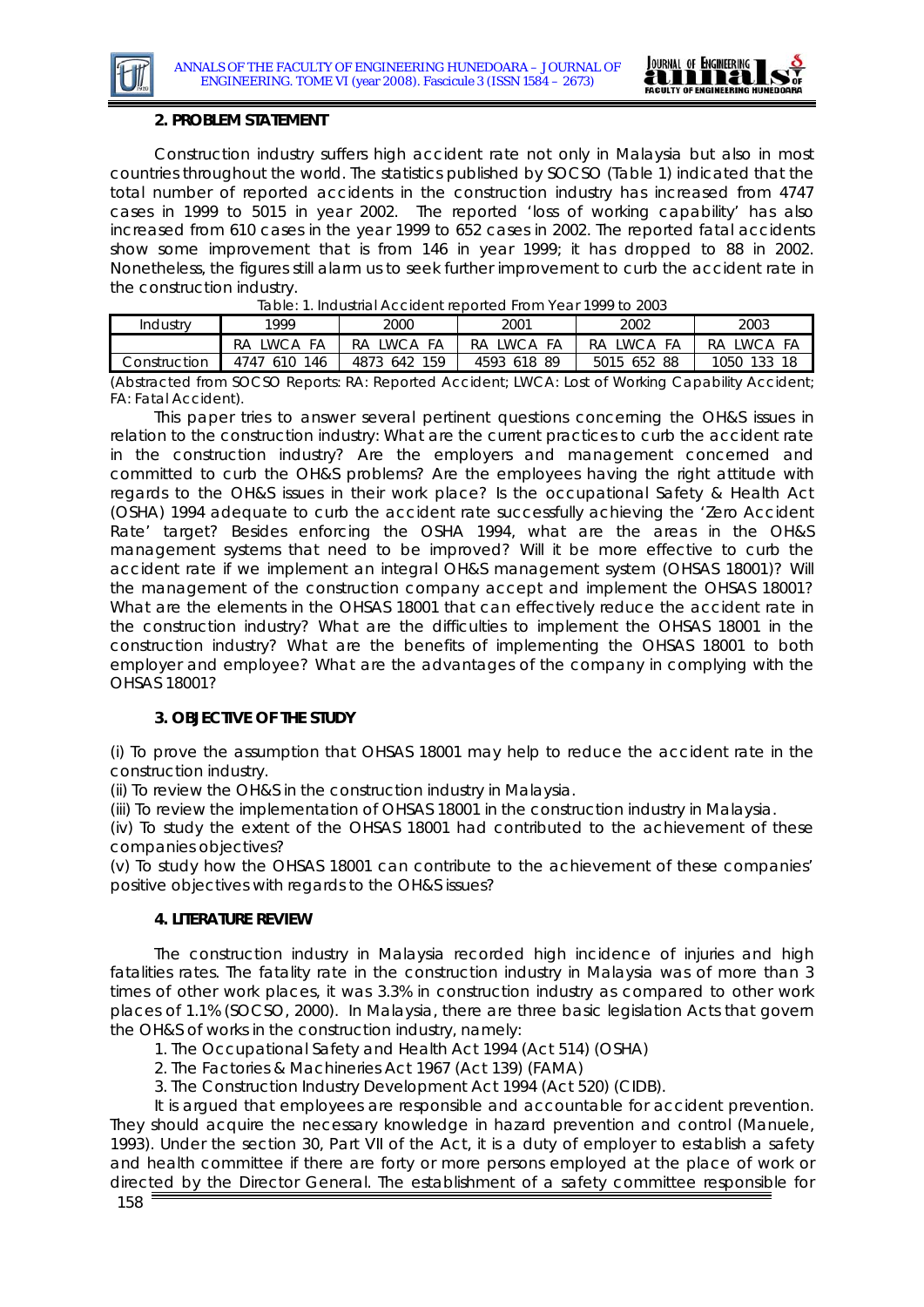



safety can help create a safer work environment (Kaletsky, 1996). The establishment of a safety committee and safety officer position helps to promote a positive safety culture. A safety committee should involve both management and workers in the safety planning process. Safety officers should be respected and given a high status if they are to influence events in the work place positively. The quicker their recommendations are implemented and publicized, the more they will seen to be effective (Cooper, 1997). According to Osborne and Zairi (1997), a safety and health management system is composed of standards, procedures and monitoring arrangements that aim at promoting the health and safety of people at work and to protect the public from accident.

# **5. RESEARCH METHODOLOGY**

The data collection is based on the questionnaires sent to a wide spectrum of construction companies operating in various parts of Malaysia. Three hundred copies of a specially designed questionnaire were sent by post to the major construction companies throughout Malaysia. The selection of the companies has been restricted to those registered with CIDB under G7 category including 54 companies which are listed in the Kuala Lumpur Stock Exchange. The format facilitates a statistical basis for data analysis using the SPSS software. A total of 68 respondents submitted their answered questionnaires

# **6. DATA ANALYSIS AND RESULTS**

The companies responding to the Questionnaire are categorized into 3 categories: Category (a): 50 companies which have done or currently are doing engineering construction work exceeding twenty (20) million Ringgits,

Category (b): 29 companies which employ more than 100 employees and

Category (c): 48 companies which employ more than 40 employees.

68 companies answered Part One of the Questionnaire and 6 companies also answered Part 2 in addition to Part One.

# **6.1. COMPLIANCE TO STATUTORY REQUIREMENTS**

Out of the 68 companies, 46 (67.6%) employ a safety and health officer for various reasons. Thirty nine companies (57.4%) do so in compliance with OHSA 1994 and other regulations, 29 companies (42.6%) do on their own initiative and 26 companies (38.2%) do so to comply with their clients' requirements. A simple majority' of the respondents employ a safety' and health officer because of their awareness that they have to comply with OHSA 1994, probably due to the fact that they are employing more than a hundred employees, whereas the other companies do so not because they have to comply to OHSA 1994 but because of their own initiative or to comply with their clients' requirements. Although there are 50 companies which have done or are currently doing engineering construction works exceeding twenty million Ringgits, construction works exceeding twenty million Ringgits, we do not know how many employees these companies employ. Out of 68 companies, 29 companies (42.6%) employ more than one hundred employees and 48 companies (70.6%) employ more than forty employees but less than one hundred employees. This fact confirms that the out of 68 respondents, the majority of them employ more than 40 but less than one hundred employees. This explains why 48 companies (70.6%) do not have to employ a safety and health officer in compliance to OHSA 1994 or other regulations but do so out of their own initiative or to comply with their clients' requirements. Although companies under category b.) do not have to employ a safety and health officer in compliance with OHSA 1994 and other regulations, they do establish a safety' and health committee or at least they have a safety and health policy either on their own initiative or at their clients" request. Out of 68 companies, 51 companies (75%) do establish a safety and health committee and 57 companies (83.8%) formulate and establish a safety and health policy respectively. The above statistics indicate that the majority' of respondents are aware that there is a need for a safety and health management and its importance to their companies. Whether or not they need to employ a safety and health officer depends on whether OHSA 1994 or other regulations require them to do so Even if they do not have to comply with OHSA 1994 or other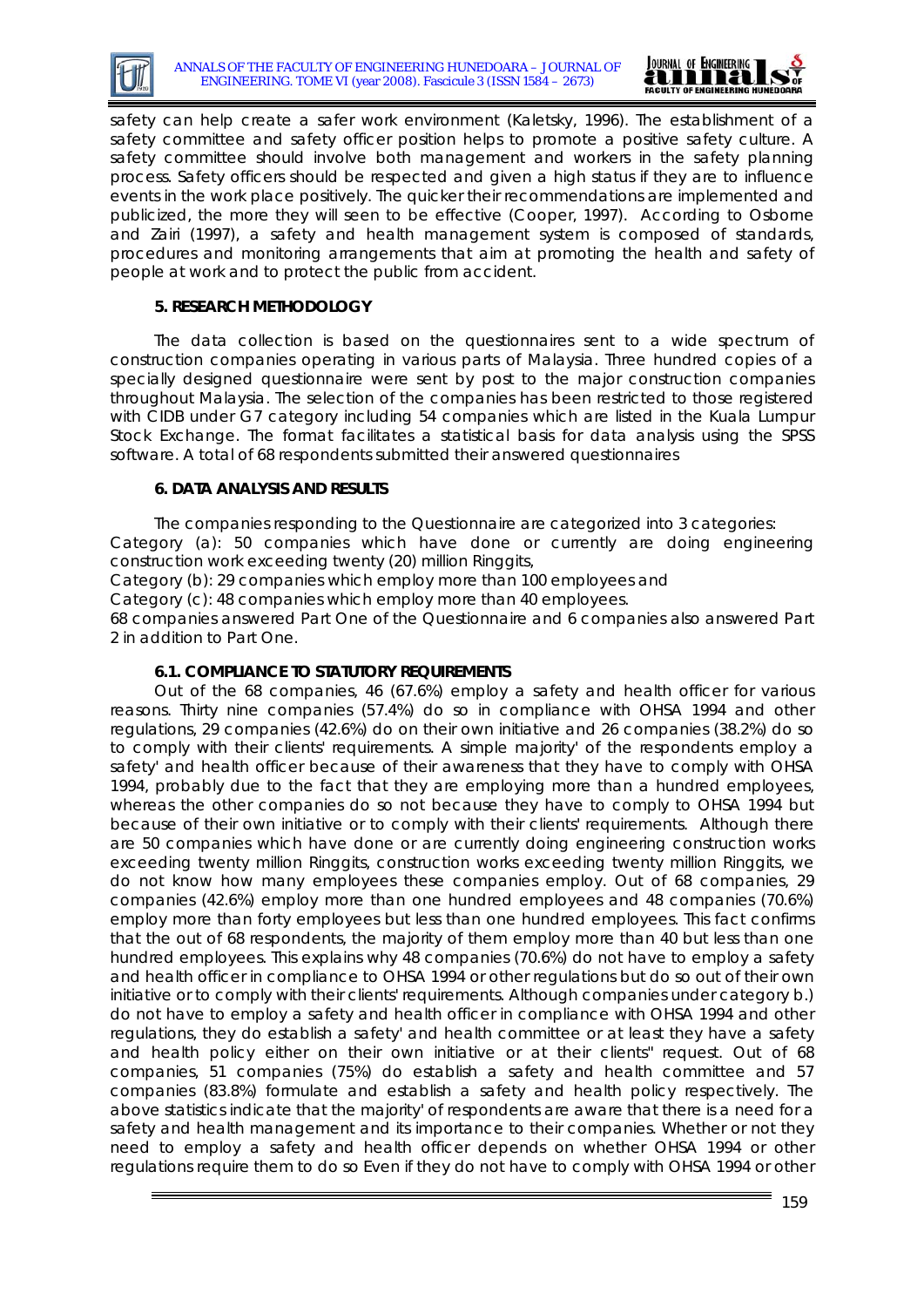

regulations, a significant number of companies a safety and health officer either on their own initiative or to comply with their clients' requests, probably, to assist them in establishing a safety and health committee. The service of a safety and health officer will also be needed to formulate and establish a safety and health policy for the company concerned.

# **6.2. AWARENESS OF THE DUTY OF EMPLOYER TO ENSURE THE SAFETY, HEALTH AND WELFARE OF ALL THEIR EMPLOYEES**

Almost all the respondents (97.1%) said that they are aware that it is the duty of the employers to ensure the safety, health and welfare of all their employees. Most of the companies do provide training to their employees either by sending them to attend an Induction Course by CIDB or NIOSH (91.2%) or in-house safety and health program organized by a qualified safety and health officer (88.2%). The above statistics further indicate the awareness of the majority of the respondents concerning the importance of training for their employees in respect of safety and health issues. It also imply that the management of these companies (under categories b. and c.) realize that with a safety and health program their employees will be more productive and less prone to safety and health hazards during work. Employees succumbing and not able to report for work due to safety and health reasons will be deemed as liabilities to the company concerned. That is the reason why respondents (95.6%) said that their companies' employees do take good care of themselves pertaining to safety and health while at work. For example, 56 companies indicated that their employees take reasonable care for the occupational safety and health of themselves and of other persons who may be affected by their acts or negligence at work. 60 companies (88.20%) indicated that their employees wear or use at all time any safety measure, protective equipment or clothing provided for the purpose of preventing risks to their occupational safety and health. 52 companies (76.5%) indicated that their employees comply with any instruction or measure on occupational safety and health instituted by their management.

# **6.3. THE EFFECTS OF IMPLEMENTING A SAFETY AND HEALTH MANAGEMENT SYSTEM**

This part concerned with whether or not the companies think their successes are dependent on the implementation of effective occupational safety and health management systems. If so, to what extent has effective safety and health management contributed in respect of the following areas:

- 1.) Reduce the accidental cost
- 2.) Enhance the image of company.
- 3.) Increase business opportunity.
- 4.) Increase overall profit of project

A majority of 58 respondents (85.3%) said that the implementation of effective occupational safety and health management systems has contributed to their companies' successes in respect of the areas as apportioned below:

- 1.) Reduce the accidental cost 55 companies (80.9%)
- 2.) Enhance the image of company 46 companies (67.6%)
- -
- 3.) Increase business opportunity 34 companies (50.0%)
- 4.) Increase overall profit of project 19 companies (27.9%)
- 

A minority of 19 respondents (27.9%) which said that the implementation of effective occupational safety and health management has contributed to their companies' increases of overall profits of projects were probably correct in saying so because additional costs will be incurred as a result of the implementation of effective occupational safety and health management systems. If the safety and health management systems are complex and sophisticated, then the administrative, operating and maintenance costs will be quite substantial thereby reducing the overall profits of projects. However, respondents (92.6%) stated that their companies emphasize safety and health at works at every stage of works for all their employees.

# **6.4. THE EFFECTS OF IMPLEMENTING OHSAS 18001**

Forty seven respondents (69.1%) were aware of OHSAS 18001. The benefits of implementing OHSAS 18001 in respect of their respective companies as stated by the respondents as apportioned below: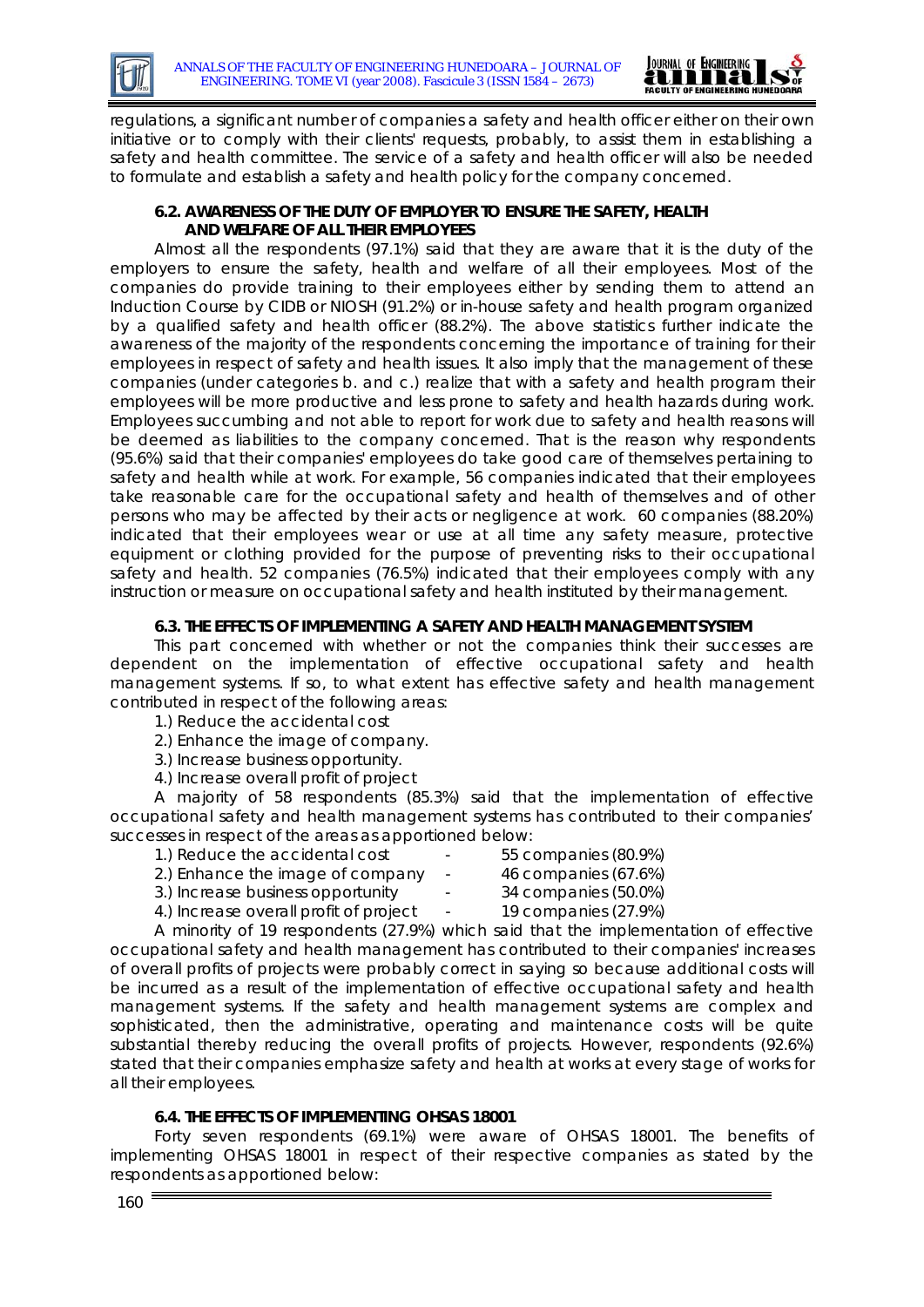

1.) Improve company image  $\sim$  36 companies (52.9%)

2.) Improve productivity and working environment - 34 companies (50.0%)

3.) Risk reduction on occupational safety and health accidents - 45 companies (66.2%)

4.) Can be treated as a self- regulators system in compliance \$ with OSHA - 31 companies (45.6%).

As for the current practices of the companies pertaining to the prevention of accident at work, 52 respondents (76.5%) stated that they comply with OSHA 1994, Factories and Machinery Act, 1997 and other statutory requirements. They also practice according to their companies' respective occupational safety and health measures including in-house training programs, etc. The above statistics indicated although the majority of companies were aware of the benefits of a safety and health management system, they based their current practices on compliance with OSHA 1994 and other regulations and / or their own safety and health committees' recommendations and policies.

Fifty seven respondents (83.8%) stated that their current practices pertaining to the prevention of accident at work do not include implementing OHSAS 18001. It is obvious that OHSAS 18001 is still new to the majority of companies. This explains why 57 respondents (83.8%) stated that they did not implement OHSAS 18001. Although most companies are aware of the benefits of a safety and health management system in compliance with the statutory requirements of OHSA 1994 and other regulations, it is interesting to note that the majority of the respondents that is, 41 respondents (60.3%) do not think that complying to statutory requirements (OSHA 1994, FMA 1967} alone can effectively prevent accident at work. Fifty five respondents (80.9%) think that implementing OHSAS 18001 will help to reduce accidental rate at work although not all of them implement OHSAS 18001. However, we examined only those companies which have actually implemented OHSAS 18001. To find out whether how beneficial OHSAS 18001 is to those companies-which have implemented it, we have to analyze and evaluate the field data in Part 2 for those companies which have obtained OHSAS 18001 certification. There are only six companies which have obtained OHSAS 18001 certification, of which 3 companies obtained their certification within the years 2000 to 2001. The other three companies did not indicate which year they obtained their OHSAS 18001 certification. The amount these companies spend for the purpose of obtaining OHSAS 18001 varies from less than RM 10,000.00 to more than RM 100,000.00.

Three companies spent between RM 10,000.00 to RM 50,000.00 and 1 company spent between RM 50,000.00 to RM 100,000.00. The remaining 2 companies did not state how much they spent. The above statistics implied that all 6 companies are willing to spend thousands of ringgits to be OHSAS 18001 certified. It is logical to deduce from the above statistics that all 6 companies thought that being OHSAS 18001 certified would be an asset and advantageous to their companies. The six OHSAS 18001 certified companies implement OHSAS 18001 for differing reasons. 5 companies (83.3%) stated that they do so because firstly, they care about the occupational safety and health of their employees, secondly, to gain public respect and thirdly to reduce accidental cost. Out of 6 companies, 2 companies (33.3%) think that the most difficult part in implementing OHSAS 18001 is attributed to too much paper works 5 companies (83.3%) think it is attributed to the attitude of the employees to co-operate and 3 companies (50%) think it is attributed to the high cost of implementing the system. All 6 companies have differing views on the disadvantages and advantages to their companies after implementing OHSAS 18001. From Tables 2 and 3 it can be seen that only 1 company stated that the disadvantage is that the operating cost is higher compared to the competitor, whereas 5 companies (83.3%) do not think that higher cost compared to the competitor is a disadvantage. Three companies (50.0%) think of the disadvantages in terms of too much paper work and procedure will lengthen the construction time and only limited sub-contractors can follow the system. Hitherto, we have dealt with what the management thought in terms of advantages and disadvantages to their companies after implementing OHSAS 18001. What about the responses of employees toward the implementation of OHSAS 18001? Three respondents (50.0%) stated that their employees felt that although there are too much paper works and procedures they felt safe and secure. It is also comforting to note that at least 2 respondents (33.3%) stated that their employees felt excellent after the implementing of OHSAS 18001 by their management and that they will only work with OHSAS